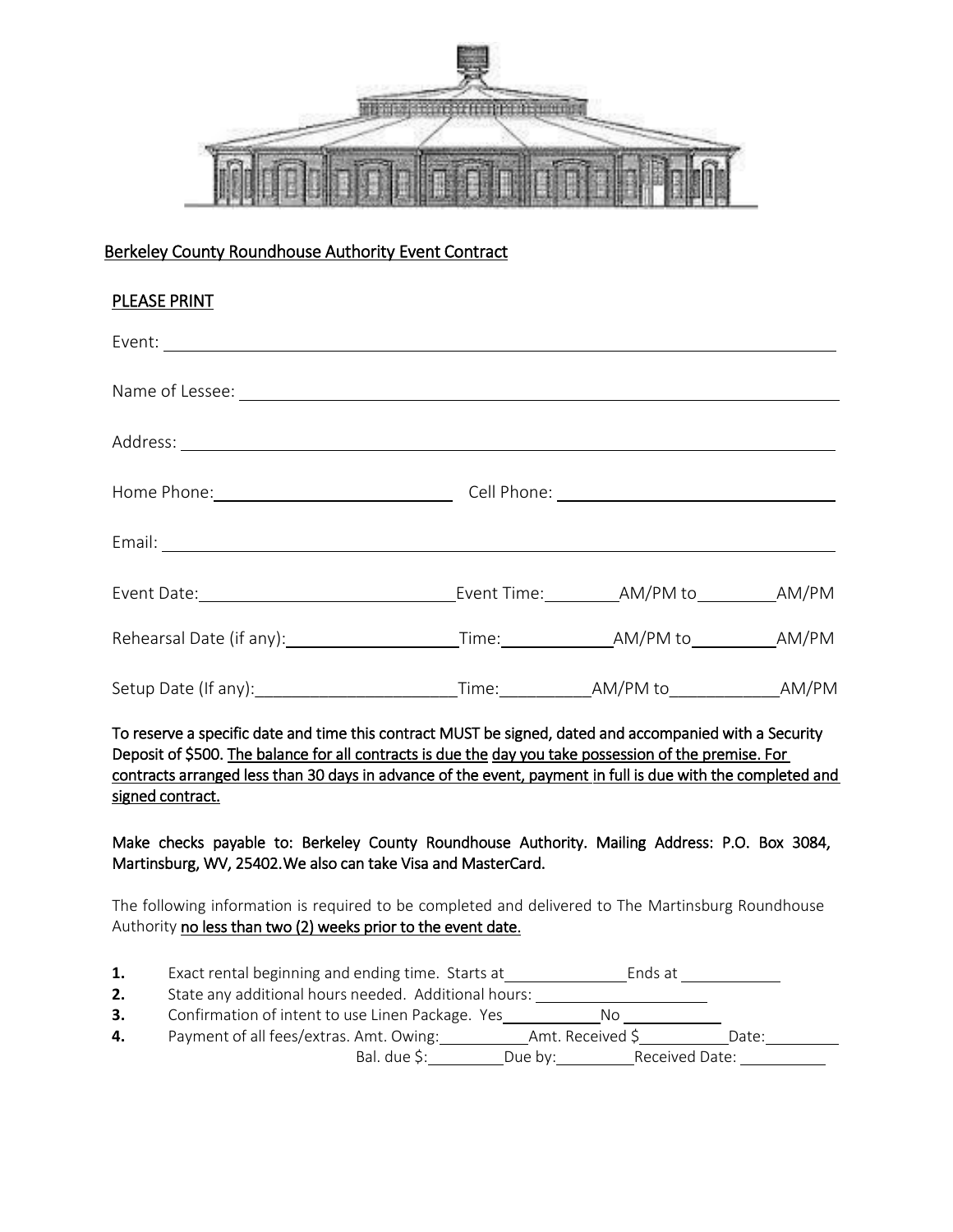#### TERMS AND CONDITIONS:

#### **1.** Use of Premises and Grounds

- A. Facility and grounds are only to be used for the stated purpose(s). The facility, including the grounds, is for your use only during the time of your event.
- B. We recommend that you designate a specific person as your Event Contact to communicate directly with our Facilities Manager before, during and after your event. Your contact person will need to check in and sign off with our Facility Manager on the day of the event. This is crucial in order to have the Security/Damage deposit returned.
- C. SMOKING IS PROHIBITED IN THE FACILITY
- D. No rice, confetti, glitter or candles are allowed inside or outside the facility. Only compostable rose petals or bubbles are permitted outside.
- E. All decorations inside or outside must be taken down and removed from the premises by the end date of contract.
- F. Outside music must cease at 10:00 pm.

## G. Children must always be supervised.

- H. Dance floors on the grass are not allowed.
- I. Barbequing may only be done outside in a designated area.
- J. If heaters are used, they must be placed on concrete.
- K. Please keep your guests in the rented space only.
- L. Our on-site Facilities Manager monitors event activities and has the authority to enforce contract rules. The Facilities Manager can terminate a rental event at any time if you do not honor the contract provisions or local laws.

#### **2.** Set-up and Breakdown

- A. If you have used rental equipment other than the Berkeley County Roundhouse Authority's it is to be stacked by the large double doors on the north side of the roundhouse, not on the grass, and removed from the premises on Monday .
- B. DO NOT USE nails, tacks or staples in the walls or woodwork. If tape is used, it must be
	- a. painter's tape. All decorations and tape must be removed at the end of the event. The Facilities Manager and your Event Contact will do a final inspection at the end of the event and this will determine if the Security/Damage deposit will be returned.
- C. All trash and recyclables must be removed from the facility and placed in the appropriate receptacles.
- D. Event trash on the grounds must be removed and placed in the appropriate receptacles.
- E. Notify the Facilities Manager immediately of any damages that occur during the event. Failure to do so may result in forfeiture of the security deposit.

## **3.** Security Deposit; Property Damage

After review of the facility and property by the Facilities Manager and your Event Contact, the \$500 Security/Damage Deposit will be refunded within fourteen (14) days after your event, if the rental checkout has been satisfied, there are no damages to the building and/or grounds, and you have used the facility for the time stated in the contract. Damages, additional cleaning and/or additional time costs will be withheld from the Security/Damage Deposit. If damage to The Martinsburg Roundhouse and associated buildings and grounds exceed the amount of the Security/Damage Deposit, you agree to pay for or replace any object that is destroyed, damaged, or stolen during your event. Such payment or replacement must be made immediately upon receipt of notification from the Berkeley County Roundhouse Authority.

## **4.** Indemnification and Hold Harmless Agreement

You agree to indemnify and hold the Berkeley County Roundhouse Authority, its officers and agents harmless whatsoever and against any and all liability, claims, actions, demands or losses of any kind and nature that may occur with respect to any person or persons, corporation, property of chattels, on or about the Berkeley County Roundhouse Authority, or to its property resulting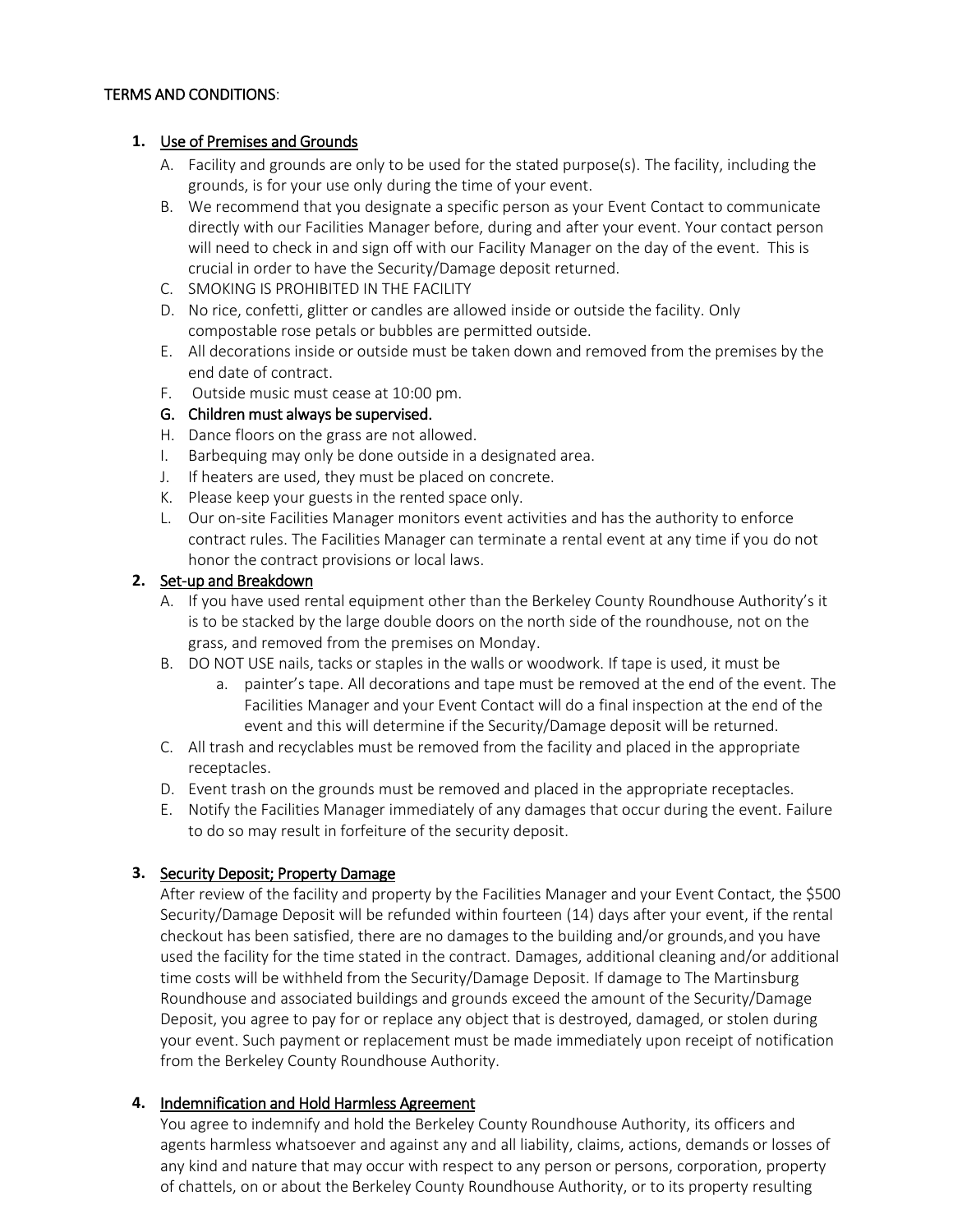from any act, or omission by or through you, your agents, contractors, employees, invitees, or any person on the premises of the Berkeley County Roundhouse Authority's property by reason of the your use or occupancy thereof. These may include, but are not limited to accident, injury or damage to property arising from any act by you, or your guest(s), whether intentional ornegligent, which occur during use. You agree to pay all costs and attorney fees incurred by the Berkeley County Roundhouse Authority and its representatives in defending any such claim or action brought against the Authority and its representatives.

#### **5.** Personal and Abandoned Property

The Berkeley County Roundhouse Authority and its representatives assume no responsibility for any property placed in the facility or the premises or any property that is left on the premises after the event is over.

## **6.** Cancellation Policy

- A. All cancellations must be in writing.
- B. All money paid will be refunded less a \$100 administration charge for cancellations made within 45 days of signing this contract.
- C. The security/damage deposit will not be refunded for cancellations made less than 60 days prior to the event.
- D. The Berkeley County Roundhouse Authority may cancel this contract due to inclement weather, emergency conditions, or events beyond the control of the Berkeley County Roundhouse Authority. In case of cancellation initiated by the Berkeley County Roundhouse Authority, all rental and deposit monies will be refunded.
- E. The Berkeley County Roundhouse Authority retains the right to cancel this contract for failure to provide a contract for security services for any event for 25 people or more where alcohol is served and/or consumed,

## **7.** Insurance

You MUST provide a Certificate of Liability Insurance 30 days prior to the event. This insurance certificate must explicitly state the following conditions:

- A. \$1 million per occurrence/\$2 million aggregate in general liability insurance issued by an insurance company authorized to do business in West Virginia.
- B. The Berkeley County Roundhouse Authority must be listed as an Additional Insured and provided with the appropriate Certificate of Insurance.
- C. Failure to provide evidence of this insurance to the Berkeley County Roundhouse Authority 30 days prior to your event can cause immediate cancellation of this contract. Cancellations resulting from failure to provide the Berkeley County Roundhouse Authority with a proper and timely certificate of liability insurance will be treated as a cancelation occurring less than 60 days prior to the event by you(see Cancellation Policy above).

## **8.** Alcohol Policy

A. You agree and warrant that there shall be NO CONSUMPTION OF ALCOHOL BY PERSONS UNDER THE AGE OF 21. You agree to refuse to allow alcohol to be served to, or consumed by any person who is visibly intoxicated or under 21 years of age. You or your contact shall monitor all service, if any, of alcohol and you specifically acknowledge that you are solely liable for the consumption of any alcohol by any person on the premises and that such liability shall extend to any aspect regarding the consumption of alcohol. The Berkeley County Roundhouse Authority's Facilities Manager may ask guests for identification to verify age and reserves the right to ask the entire party to leave if (1) a minor is consuming alcohol; (2) an adult is providing alcohol to a minor; (3)a guest or guests appear(s) intoxicated and refuses to leave the premises.